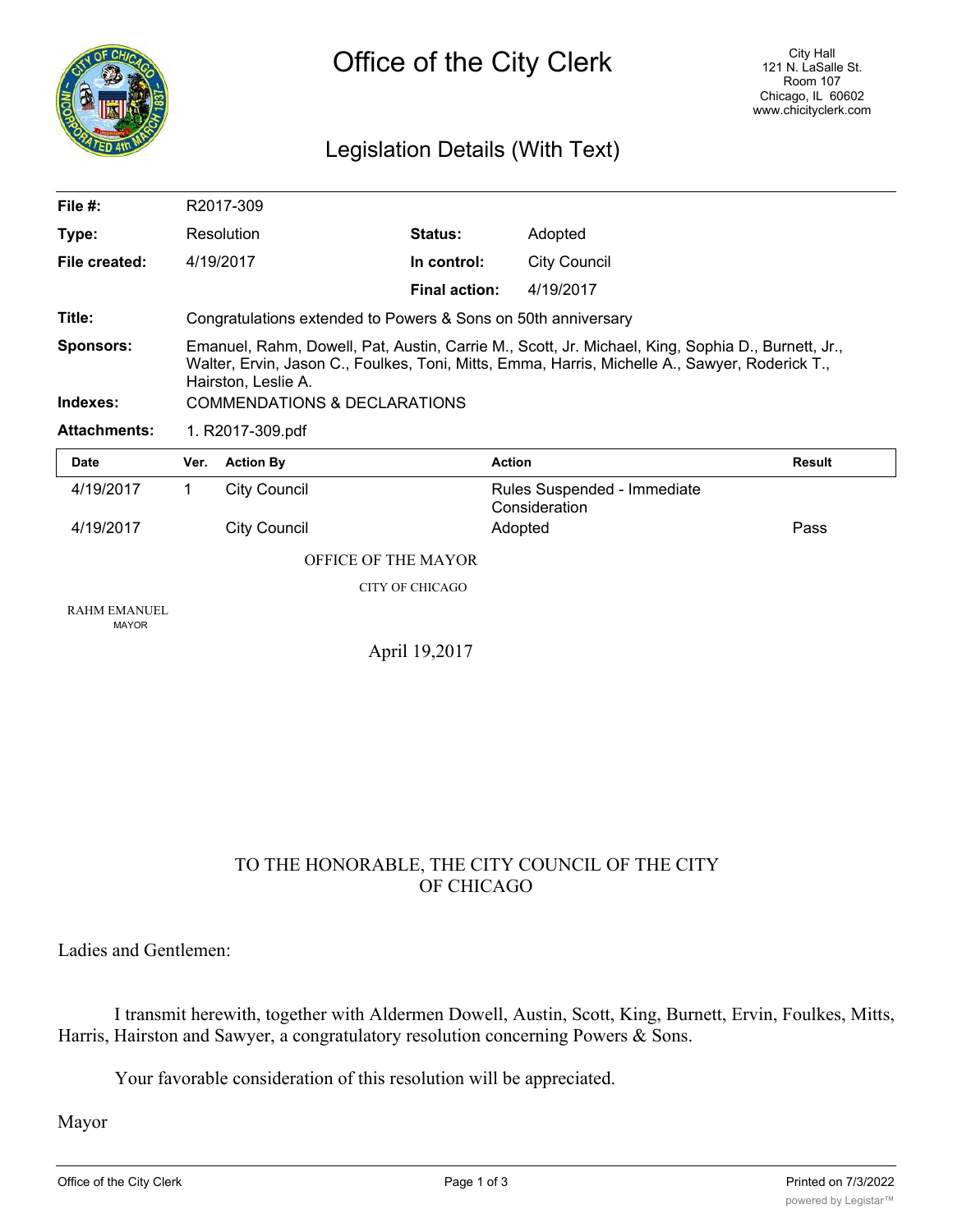Very truly yours,

## *o, Illinois 0*

## *adopted by of ihe*

Aldermen, Pat Dowell, Carrie Austin, Sophia D. King; Roderick T. Sawyer, Michelle A Harris, Tonl Foulkes, Michael Scott Jr., Walter Burnett, Jr., , "" ""« , . Jason Ervln, Emma Mitts;-and ■ resented by Mayor Rahm Emanuel '... f.:f -OH April 1?, 2017

^Qrt&TBClS , Powers & Sons was founded in 1967 by Mamon Powers Sr., who exemplified the American spirit when he came to the Midwest frbrri Mississippi in 1946 as  $\sqrt{\text{max}}$  a young "man, possessing only, a dream and a Work ethic, idnd through' determination <sup>v</sup> and persistence built one. of the most respected construction companies'in the-region;

and : .:  $-•'$   $\vee$  .ff•  $\qquad \qquad -\vee$ . .<sup>;i</sup> ,'<sup>p</sup> ■  $\qquad$ ' ;r Y'"'f -'? '''v;-

■ ' ^WHEREAS, Powers.& Sons began .as a home building firm, and'has now grown to , ' '-> become a leading general contractor; construction manager, design builder and ^.project.management company in Illinois and'.arpuhd'the region;;ahd'"; '-'

; WHEREAS, Powers SVSons' staff-hasgrowr^tdmore.tfidn 70 prbfessibnals, inclucling . \* • .a-support staff of-architects, registered engineers, and other- 'specialists to help- the .. ' company meet its clients'needs; and "': : S '■' " ■f-f."-.<sup>1</sup>

: WHEREAS, Powers & Sons/is"toddy d highly respected commercial; industrial, and (institutional construction company with an unblemished record of integrity, quality  $\mathbb{P}V'$  \. performance and cost effectiveness;:and .;, :'<sup>;'''!</sup>  $*$  ••••'";' y:  $\qquad \qquad$  '  $f-$  ' "--\*'.

WHEREAS) Powers & Sons' skill-and. craftsmanship can be found at'O'.Hare.. ... > International Airport, The University of Chicago, Hales Franciscan High School; Wabash,, YMCA, Legends South Apartments and mdny other iconic locales-of'Ghicago; and;

WHEREAS, Powers, &. Sons- is - recognized . as one . off. :the largest - African \ f-f American-owned companies in the country; and y><sup>:</sup>"~ f .'Y'-'^"- \'" f ■' Y

::- . >, WHEREAS, Powers-& Sons^s apassipnate-isuppdrte^ . ffff;